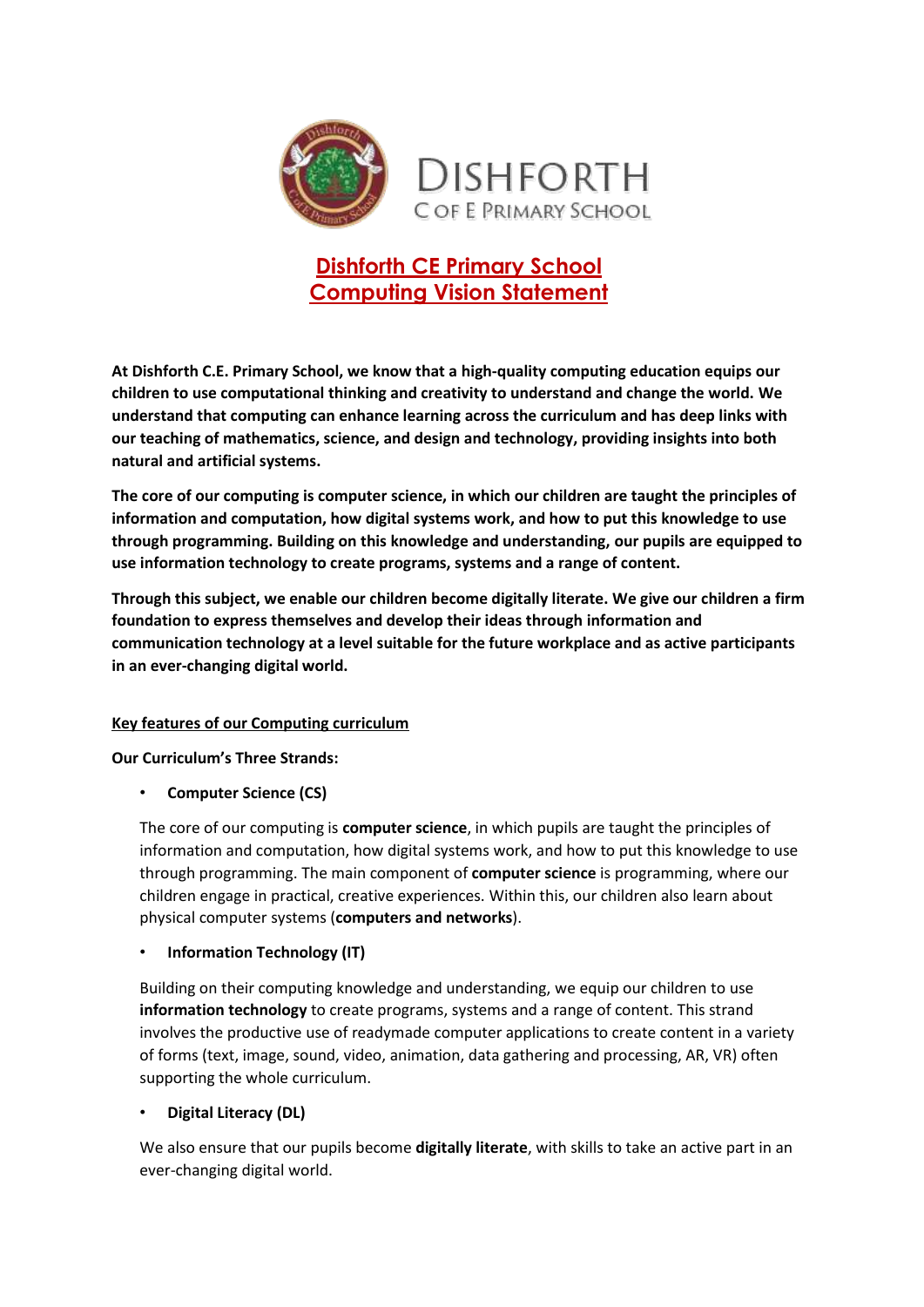#### **Aims of our Computing curriculum**

#### **At Dishforth C.E. Primary School, we aim that our children:**

- can understand and apply the fundamental principles and concepts of computer science, including abstraction, logic, algorithms and data representation *(CS)*
- can analyse problems in computational terms, and have repeated practical experience of writing computer programs in order to solve such problems *(CS)*
- can evaluate and apply information technology, including new or unfamiliar technologies, analytically to solve problems *(IT)*
- are responsible, competent, confident and creative users of information and communication technology *(DL)*

#### **Organisation of teaching and learning**

#### **Early Years Foundation Stage**

In the Early Years Foundation Stage (EYFS), teaching is planned through adult supported teaching and learning. Children in EYFS have access to a range of technology in the classroom to use during continuous provision. As part of 'Understanding of the World' teachers also plan focus tasks linked to the technology aspect of this strand.

#### **Key Stage 1 and 2**

In Key Stage 1 (KS1) and 2 (KS2), teaching follows the National Curriculum.

Each **term** focuses on one of:

- **Computer Science: Programming**
- **Computer Science: Programming + Computers & Networks computing**
- **Digital Literacy: Online safety**

Additionally, each **half term** focuses on one **Information Technology** strand from:

- **Text and design**
- **Image, film and sound**
- **Internet**
- **Spreadsheets and data**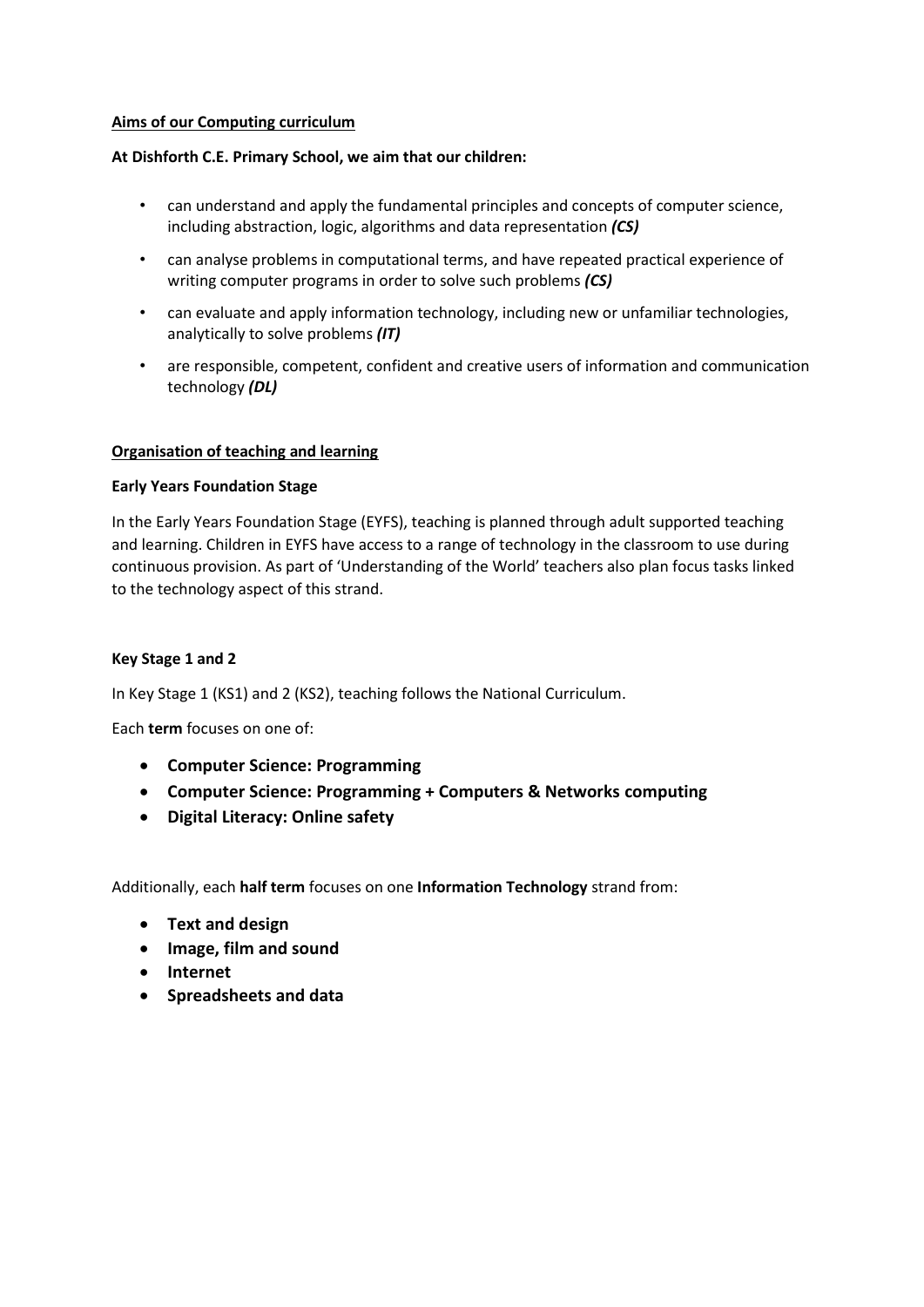## **Planning**

The Early Years Foundation Stage section of the Sheffield Primary Computing Progression Framework details appropriate content to be used as a starting point for planning.

<http://sheffieldclc.net/sheffield-primary-computing-progression-framework/>

In Key Stage 1 (KS1) and 2 (KS2), teaching follows the National Curriculum and we use the Hertfordshire progression documents as starting points for planning

<https://herefordshirecomputing.com/computing-progression/>

Long term plans map out the computer science/digital literacy areas to be covered each term and the information technology strands to be taught alongside these each half term for each class.

Medium term plans identify learning objectives and outcomes for each term – showing how which of the 3 strands will be covered and in which order- as well as indicating the skills being taught and resources needed to be collected.

Short term plans highlight the skills and objectives of the lesson, identify resources and suggest appropriate differentiation.

#### **Resources**

Our children have access to a range of technology, including computers, iPads, kindles and interactive whiteboards, allowing them to practice and improve the skills they learn.

- Interactive whiteboards are in use in each KS2 classroom
- Laptops, iPads and kindles are available for all classes to use

#### **An overview of software & apps available in Dishforth C.E. Primary School mapped to year groups:**

|                         | <b>EYFS</b>     | Year 1                   | Year 2                        | Year <sub>3</sub> | Year 4        | Year 5                 | Year 6           |
|-------------------------|-----------------|--------------------------|-------------------------------|-------------------|---------------|------------------------|------------------|
| Programming             | <b>Bee Bots</b> | Bee Bots                 | Pro Bots                      | Pro Bots          |               |                        |                  |
|                         | 2Explore        |                          | Scratch Junior                | Scratch           | Scratch       | Scratch                | Scratch          |
|                         | Simple City     | 2Go<br>(simpledirection) | 2GO (add<br>turning)          |                   | FMS LOGO      |                        |                  |
|                         | Maths City      |                          |                               |                   |               |                        |                  |
| Text/design             |                 | 2Publish+                | 2Publish+                     | Word              | Word          | Word                   | Word             |
|                         |                 | 2create a Story          | 2create a Story               |                   |               | (Optional Pages)       | (Optional Pages) |
|                         |                 |                          | Adobe<br>Voicebook<br>creator | PowerPoint        | Powerpoint    | (Optional Key<br>Note) |                  |
|                         |                 |                          |                               |                   |               |                        |                  |
| Image/drawing           | 2Paint          | 2Paint a Picture         | 2 Paint a Picture             | Paint             |               |                        |                  |
|                         | Drawing Pad     | Drawing Pad              |                               |                   |               |                        |                  |
|                         |                 |                          |                               |                   |               |                        |                  |
| Film/animation          |                 | 2 Animate                | 2 Animate                     | I Can Animate     | I can Animate | imovie                 | I movie          |
| Data                    | 2Count          | 2Count                   |                               |                   |               |                        |                  |
|                         |                 | 2Graph                   | 2Question                     | 2Investigate      | 2Investiagte  | Excel                  | Excel            |
| Sound/music             | 2Explore        | 2Play                    | 2Sequence                     | 2Synthesise       | 2 Compose     | Garage Band            | Garage Band      |
| <b>Cross Curricular</b> | Puppet Pals HD  | Puppet Pals HD           | <b>Book Creator</b>           |                   |               |                        |                  |
|                         |                 |                          | <b>Bible Mania</b>            |                   |               |                        |                  |